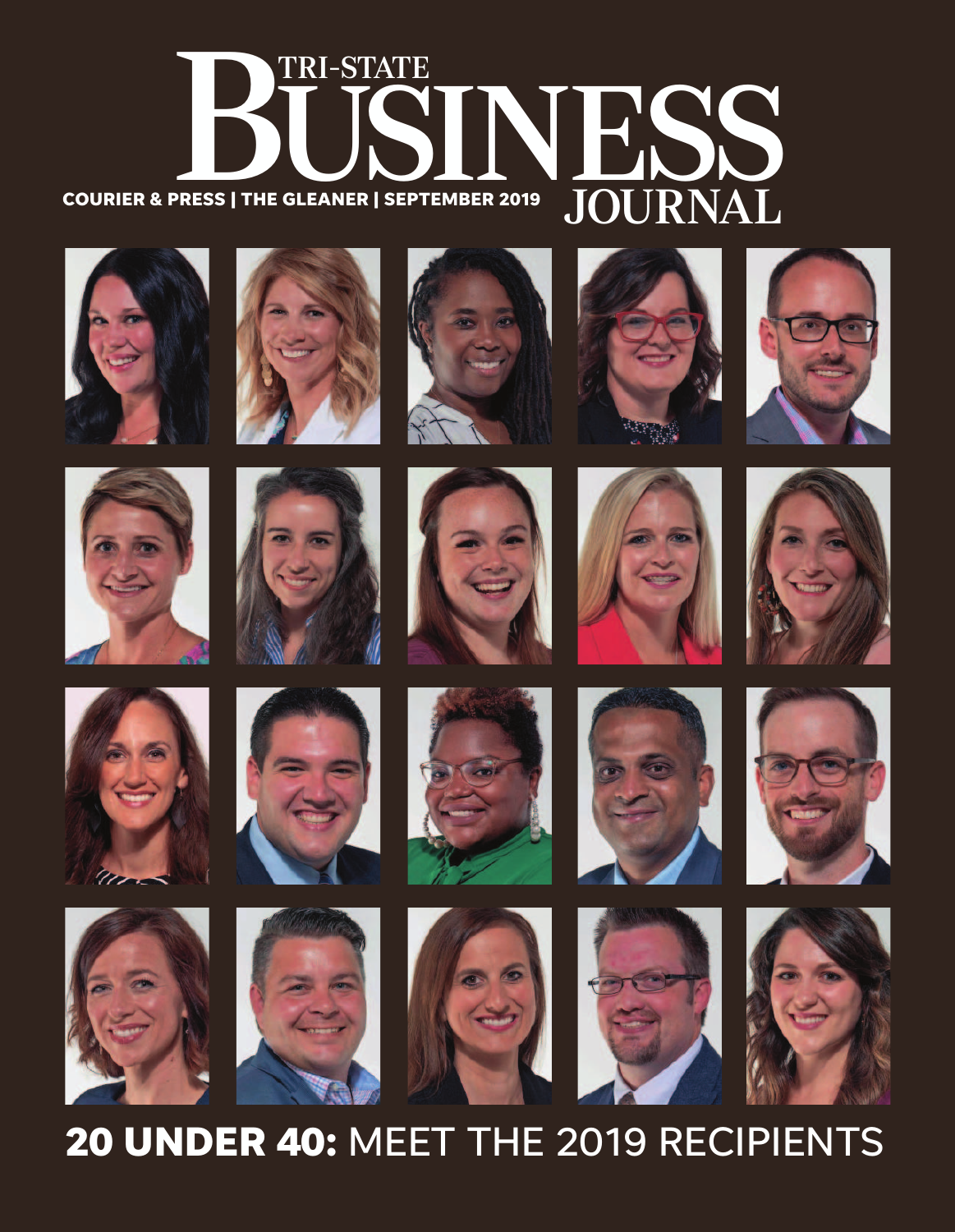## One-man companies succeed

#### **Dan Arens**

Special to Evansville Courier & Press USA TODAY NETWORK

Chuck Resor is a sole proprietor, which means he is the only one in his business. Yet, his Jackson, Wyoming company is a runaway success story. Resor invented his product, but rather than hiring people to design, market and manufacture it, he chose to do it all himself by outsourcing or sub-contracting everything about his company. Mr. Resor is the inventor of Flash-Master, an electronic game that assists students in learning arithmetic. He came up with the idea when one of his children was having difficulty with math in elementary school.

According to Wall Street Journal reporter John Bussey, Resor spent several years getting his handheld game designed and produced, but he has sold over 250,000 units around the world with a retail price tag of \$54.95. All by himself. He outsourced

to the lowest cost suppliers and even sub-contracted the software developers. He told Bussey "I wrote 40 pages, single-spaced of specifications ... they did the programming." He then contracted the production with a manufacturing company he had visited in China. In turn, that company sourced some of the products it needed from a company in Taiwan. Once his manufacturing was well in hand, he began marketing the product by traveling to education conferences around the country, handing out free samples and the product took off from there. As a result of his approach, he was not only able to sell his product at a price point that was appealing to the consumer, he was able to maintain huge markups resulting in a very nice profit for himself. From all appearances, his approach has been completely successful.

Charlie Emery of Benton, Wisconsin is another one-man success story. He wanted to build his own pinball machines but could not find anyone to manufacture the electronic circuit boards for them. Instead of outsourcing overseas, Charlie reached out to Macro-Fab a circuit board manufacturer in Houston, Texas. Entrepreneur Magazine reports that Macro-Fab helped Emery build prototypes and then helped him manufacture the products in small runs. While this approach has traditionally been more expensive than production overseas, it does have a tendency to remove a lot of barriers by keeping everything domestic. In the meantime, Charlie Emery was able to get 10 circuit boards from Macro-Fab to help him in the creation of his \$5,995 pinball machines.

Two great stories where the saying "necessity is the mother of invention" rings true. At least it did for these two entrepreneurs.

*Dan Arens, a contributing writer, is the retired chairman and co-founder of Keller Schroeder & Associates Inc.*



Congratulations to **Rachel Koester**, **Maureen Barton** and **Kelsey Wright** on being named to the 20 Under 40 Class of 2019! Rachel, Maureen and Kelsey embody what it means to be leaders, both in the EVSC and in our community. They go above and beyond everyday to ensure that our community's children are reaching their maximum potential.



**Bringing Learning to Life** 



**EXPANDING THE EXPERIENCE.**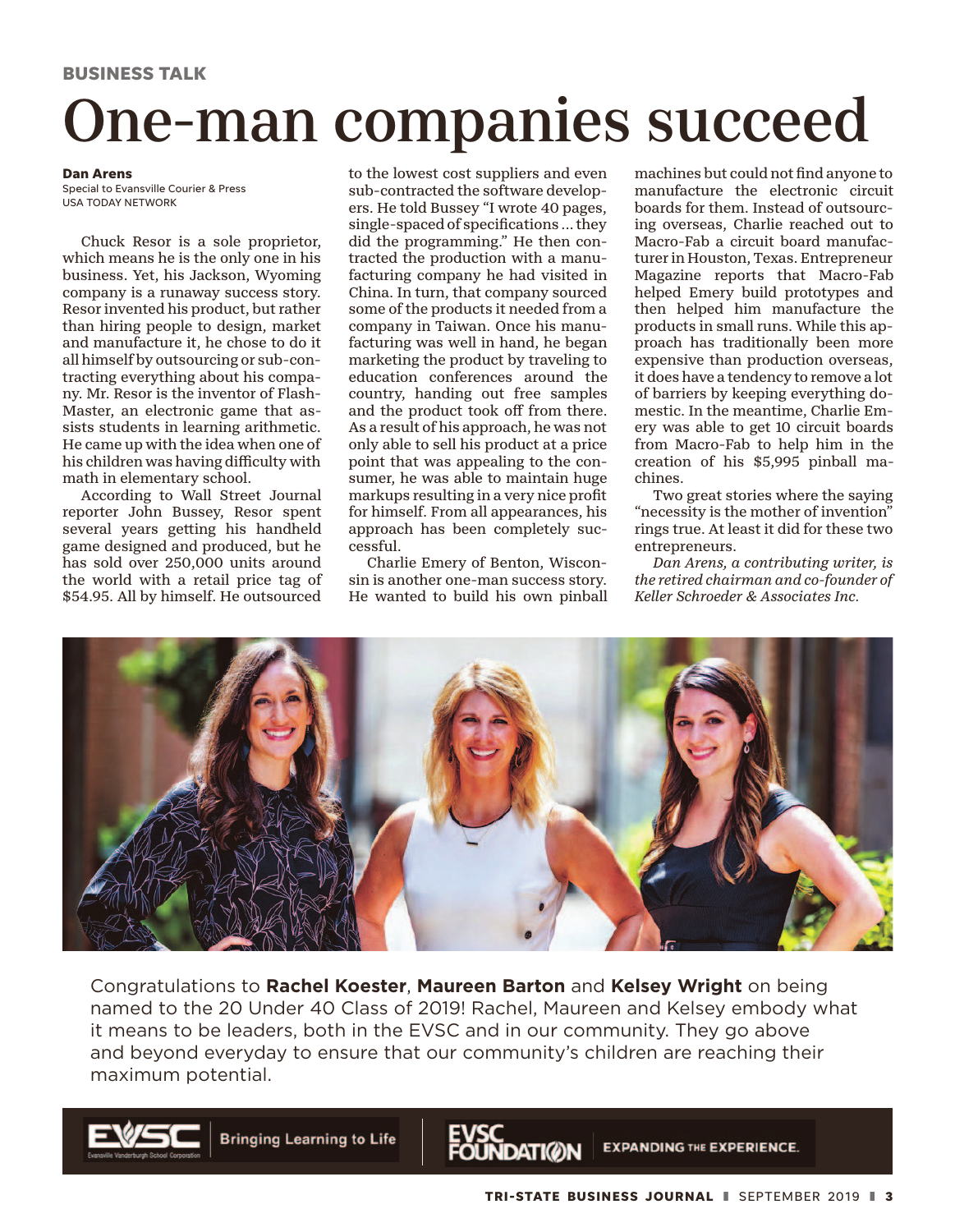#### **20 UNDER 40**

# MAUREEN **BARTON**

**Pam Cassady** Special to Evansville Courier & Press | USA TODAY NETWORK

When you see EVSC Foundation Executive Director Maureen Barton out working in the community, you might notice that she often has two very special helpers. They may be young, but Will, 9, and Katherine, 7, are already experienced volunteers. After all, they've been helping their mom out on the job for years.

Barton said having her children involved in her work is just one of the many things she loves about her job. "They've become not only a part of the school community but the community at large."

As executive director of the EVSC Foundation, Barton, along with what she calls "an incredible team," is responsible for fundraising for the Evansville Vanderburgh School Corporation, the third largest school corporation in Indiana.

"We bring awareness of EVSC's 40 schools, high caliber programming and ways to support teachers and students to potential donors," Barton explained.

The EVSC Foundation also runs Hangers, a student clothing bank, and Teacher Locker, a new no-cost school supply resource for EVSC educators. From helping students who live in poverty or endure hardships to planning professional development for educators, the EVSC Foundation is there to help everyone involved in the EVSC.

Education has always been important to Barton, who was an adjunct professor at Ivy Tech Community College before coming to the EVSC Foundation. While at Ivy Tech, Barton focused not only on teaching, but also on helping her students in any way she could and connecting students to the community.

"My first job to now has always been in education or related to education," Barton said. "And I continue to be

MACABE BROWN/ COURIER & PRESS

amazed by the educators in our community." Barton is also amazed by the people, businesses and organizations who are willing to help.

"There are so many great partners," Barton said. "And it's great collaborating with other groups." As Barton and others at the EVSC Foundation do all they can to have a positive impact on local students, Barton said she is happy to be part of an organization focused on helping children.

"I am extremely grateful, and I believe in what we are doing for the kids in this community," Barton said. "There is such a ripple effect when you are able to help kids. You are supporting the whole family. The kids know that there was someone there that was helping them and believing in them. And when they think that somebody helped me, I hope that

trickles down and they go out and help others."

And while Barton could easily take her skills to another area, the Newburgh native can't imagine wanting to do anything else or be anywhere else.

"I wholeheartedly believe in our mission of supporting teachers and students," Barton added. "I didn't truly begin to learn about our community until I started my career. Now, as a mother, I am immersed in a community I love. Living and working in a great community has been a blessing to my young children as they already have a sense of purpose, an understanding of challenges faced by some and a giving back mentality. My children are able to learn important life skills beyond job skills from being a part of my work."

"I'm not done," Barton said. "We are just beginning to establish ourselves. There are mountains to move."